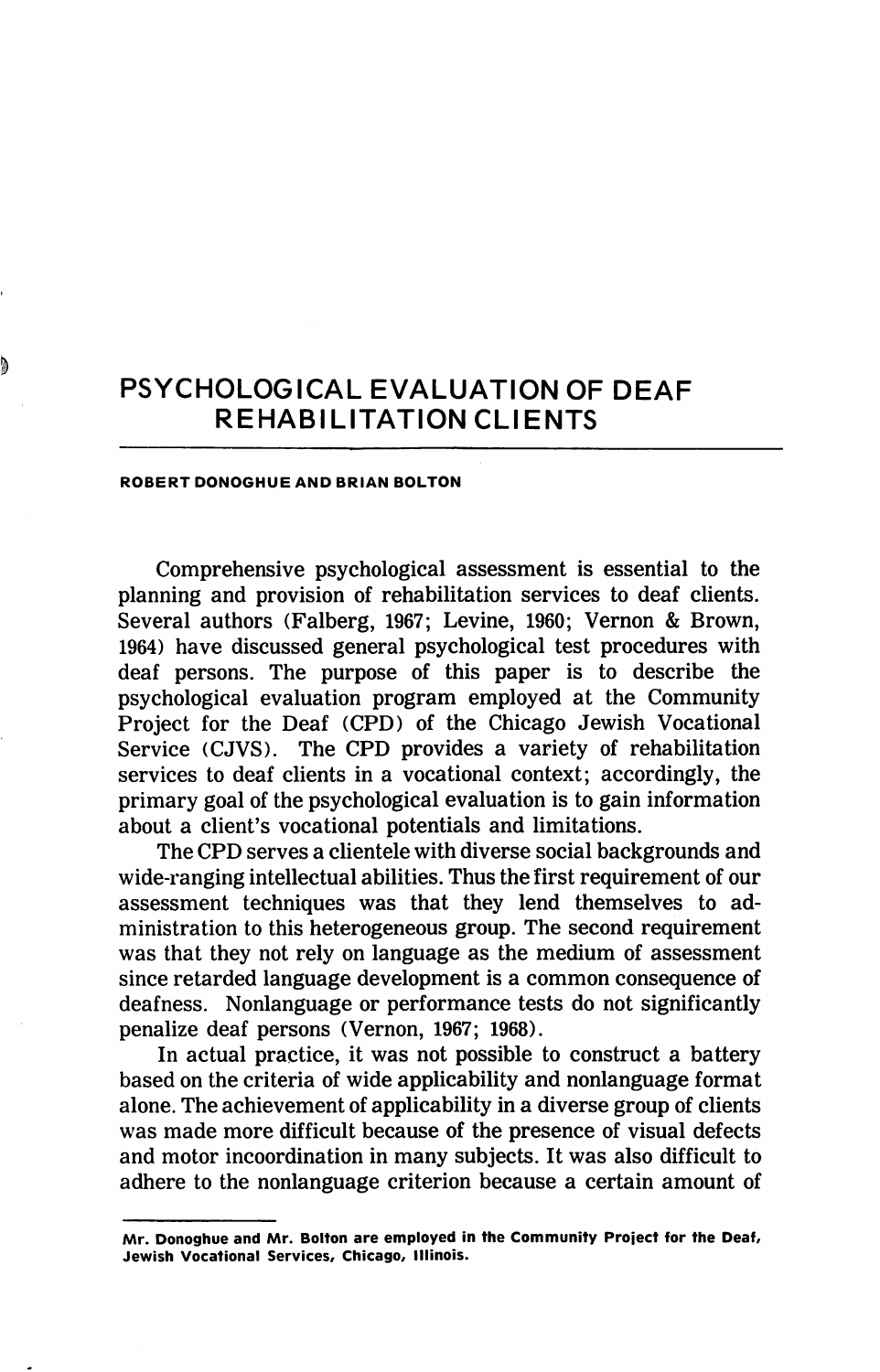verbalization is inherent in the administration of most published tests, despite publishers' claims to the contrary. Tests in the battery had to be such as not to penalize clients who possessed visual or motor difficulties, and their instructions had to be easily translated into signs or pantomimic gestures. Several instruments initially appeared to meet these requirements, and after a period of trial and winnowing, a standard battery was achieved. The battery of tests, described below, admittedly is not perfect; it does, however, reflect the best we were able to assemble, using standardized tests com monly employed with hearing subjects.

The psychological evaluation of each CPD client is conducted in two separate sessions. The first session. Phase I, concentrates on communication skills, intelligence, and psychomotor ability. Phase II is concerned with personality, interests, and work attitudes. A third phase is sometimes employed if it is determined that the client possesses the ability to take tests involving verbal skills.

Prior to testing, both intake and referral records are compiled, checked for accuracy, and forwarded to the psychologist for review. Intake material contains information relevant to rehabilitation goals: medical and emotional history, previous test results, educational levels achieved, vocational experience, family relationships, social activities, personal vocational aims, and a narrative of the intake interview which is conducted by a vocational counselor. In this last-mentioned item, the counselor records his impressions of the client. Referral data generally contain all of the information gathered in the intake record in abbreviated form and also include professional recommendations for placing the client in the appropriate CPD service category.

All testing is done, or is supervised, by the project psychologist who holds an M.A. in clinical psychology and is himself deaf. His broad experience in the deaf community renders him particularly adept at understanding clients who have limited communication skills (and thus require the use of pantomimic techniques during test administration).

The psychological evaluation of CPD clients can be divided into the following areas:

(1) Communication Skills.

Each client is evaluated on ten communication skills, four expressive and six receptive. The Communication Rating Form is reproduced in Figure 1. The ratings are made by the project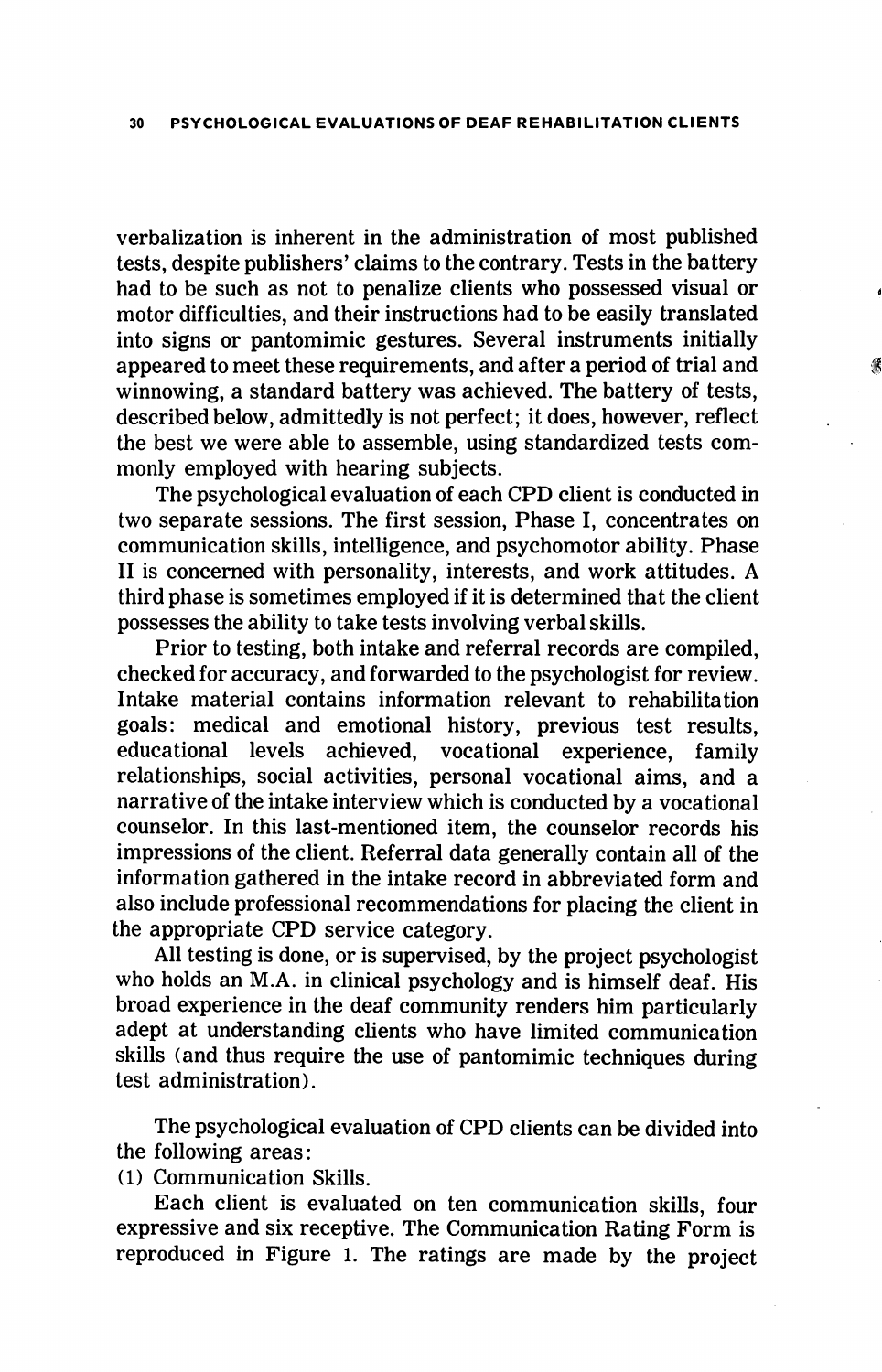psychologist assisted, where necessary, by a hearing secretary fluent in the manual language.

# FIGURE I

# COMMUNICATION RATING FORM

Reception

| Unaided Hearing* |   |  |  |
|------------------|---|--|--|
| Aided Hearing*   | 5 |  |  |
| Speech Reading*  |   |  |  |
| $Reading**$      |   |  |  |
| Manual Signs**   |   |  |  |
| Fingerspelling** |   |  |  |

5. Excellent. Understands most speakers (signers, fingerspellers). Adapts quickly to new speakers. Seldom must ask speaker to repeat.

4. Very Good. Understands familiar speakers. In time adapts to new speakers. Occasionally asks speaker to repeat.

3. Average. Based on academic level at fourth grade. Understands people he has known for some time. New speakers present some problem. Does miss some of what is said.

2. Fair. Familiar persons must modify speech for understanding. New speakers present real problems. Gains cues from situation in order to get the idea.

1. Poor. Great difficulty in understanding speaker. Relies upon others to translate for him.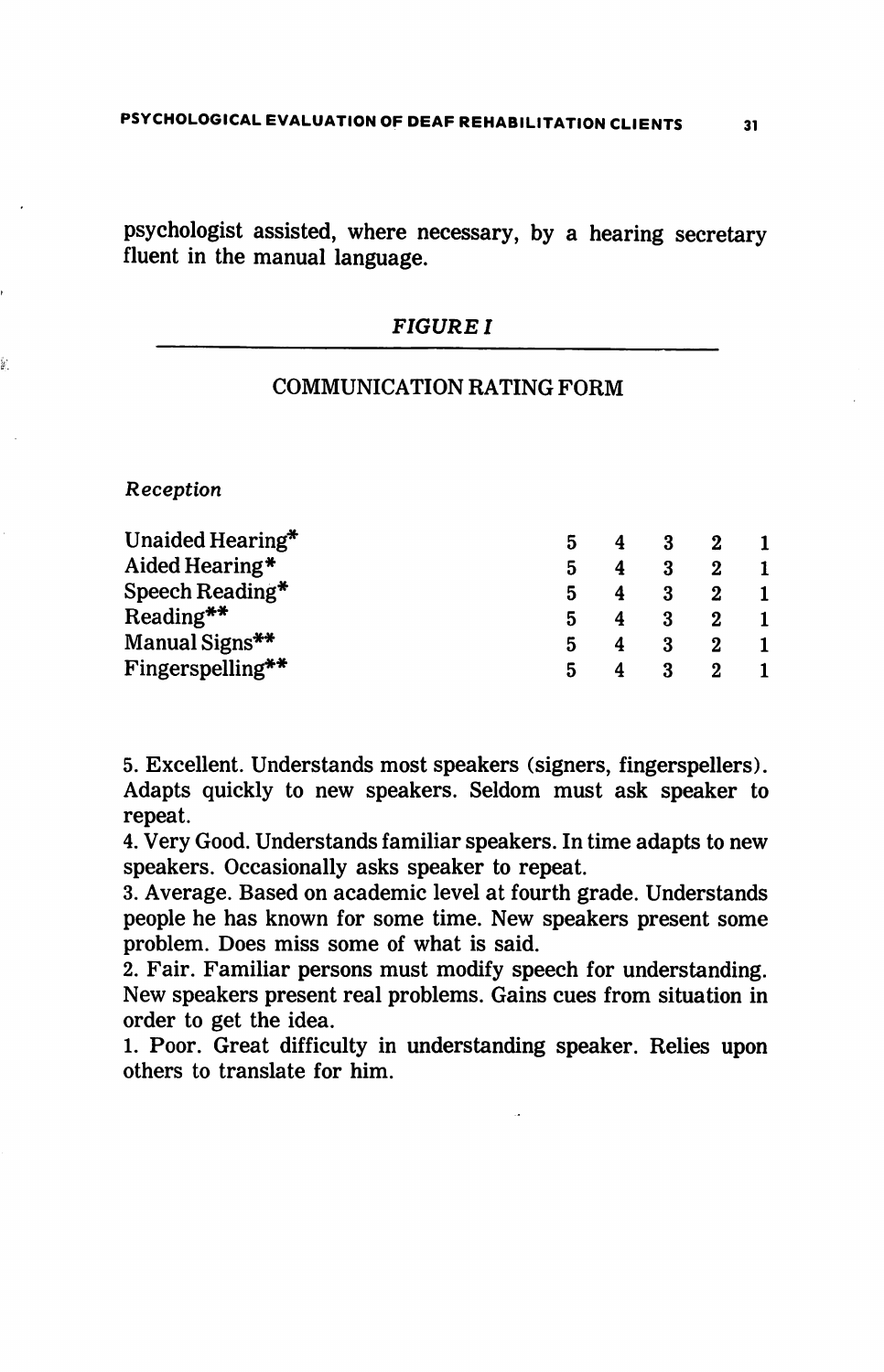Communication Rating Form

## Expression

| Oral Speech*     |     | $5 \quad 4$ | - 3     | $\mathbf{2}$            |  |
|------------------|-----|-------------|---------|-------------------------|--|
| Writing**        | -5. |             | 4 3 2   |                         |  |
| Manual Signs**   |     |             | 4 3 2 1 |                         |  |
| Fingerspelling** |     |             | - 3     | $\overline{\mathbf{2}}$ |  |

5. Excellent. Client is easy to understand. Expresses abstract ideas well. Possesses large vocabulary.

4. Very good. Takes a brief period to adjust to client's mode of ex pression. Some trouble with abstract ideas.

3. Average. Based on academic level at fourth grade. Takes time to adjust to client's particular pattern of expression. Vocabulary is adequate; some trouble with tenses.

2. Fair. Only familiar persons can understand client without great difficulty. Vocabulary is somewhat limited.

1. Poor. Extremely difficult to understand client. Vocabulary is severely restricted. Often relies on pointing and gestures.

\*Hearing Criteria: rated by hearing person and compared to hearing population.

\*\*Deaf Criteria: rated by deaf person and compared to deaf population.

Four criteria are used to assess communication ability: the ability of the client to express himself clearly and distinctly; the ability to present and receive ideas in their normal sequence and tempo; the extensiveness of vocabulary; and, finally, the capacity to express himself in emotionally satisfying terms. Both oral and manual sign language skills are considered in this process. The evaluation of communication skills, aside from its molar aspects, serves also to aid the examiner in his global assessment of general educational level, social attitudes, personality dynamics, and ex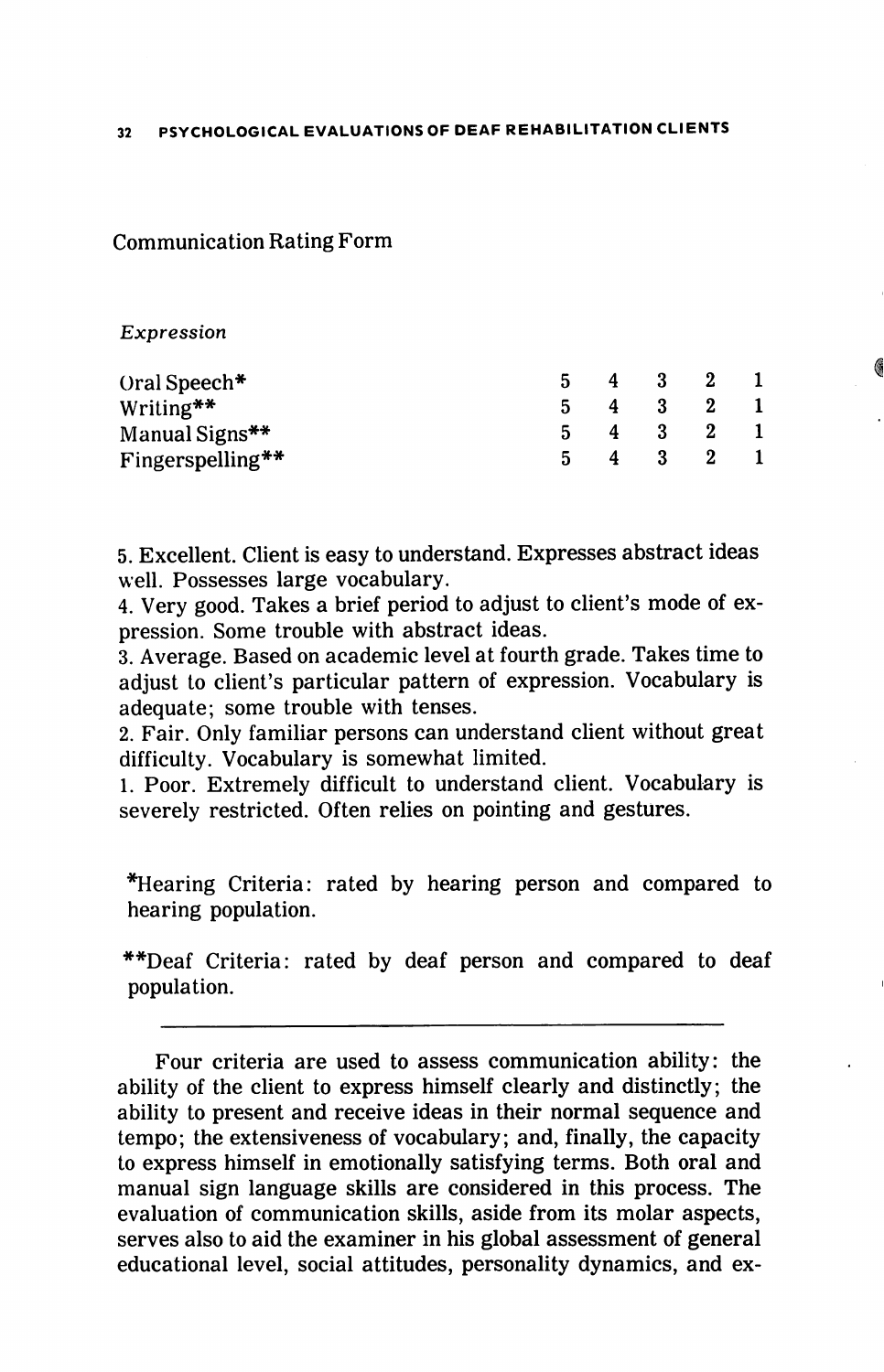tent of organic dysfunction.

A factor analysis of the Communication Rating Form, con ducted for a heterogeneous sample of 159 clients, revealed that two independent factors accounted for almost all of the variability in the ten ratings: a Manual Communication factor, including manual signing and fingerspelling skills, and an Oral-Verbal Com munication factor, inncluding speech and speechreading, reading and writing, and residual hearing (Bolton, (b) ). Both com munication factors were independent of nonverbal intelligence. (2) Intelligence.

Intellectual functioning is assessed by two standard nonverbal tests.

Ravens Progressive Matrices Test (RPMT). The RPMT requires eduction of relations among abstract items. It consists of 60 matrices, or designs, which are divided into five sets. In each set the solution to the first problem is as nearly as possible selfevident; the following eleven problems become progressively more difficult (Raven, 1956). The RPMT is administered to deaf clients via simple pantomimic gestures. The client is shown the first figure (A-1); his attention is next drawn to the supplementary choices beneath the main drawing; he is then directed to the empty "pocket" and instructed to select a choice from the alternatives. This is accomplished by pointing to each of the alternatives in turn and relating them to the "pocket" until a positive response is ob tained. Empirical observation over a period of time indicated such an approach offered the greatest degree of initial comprehension. If necessary, verbal instructions are given either orally or by signing, depending on the client's best mode of communication.

Revised Beta Examination. The Revised Beta is a revision of the Army Beta of World War I fame. It consists of six subtests: Mazes, Digit Symbol, Error Recognition, Formboard, Picture Completion, and Identities. Explanations to the examinee rely principally on practice exercises preceding each subtest. Generally, the procedure is to allow the client the opportunity to recognize the required task. If this is not accomplished, the examiner demonstrates by partially completing a given problem and allowing the client to finish the work and subsequent practice items.

Deaf clients of the CPD score at the average level on all subtests except the Formboard. They seem to have difficulty grasping the basic notion of that task. If the Formboard test were omitted from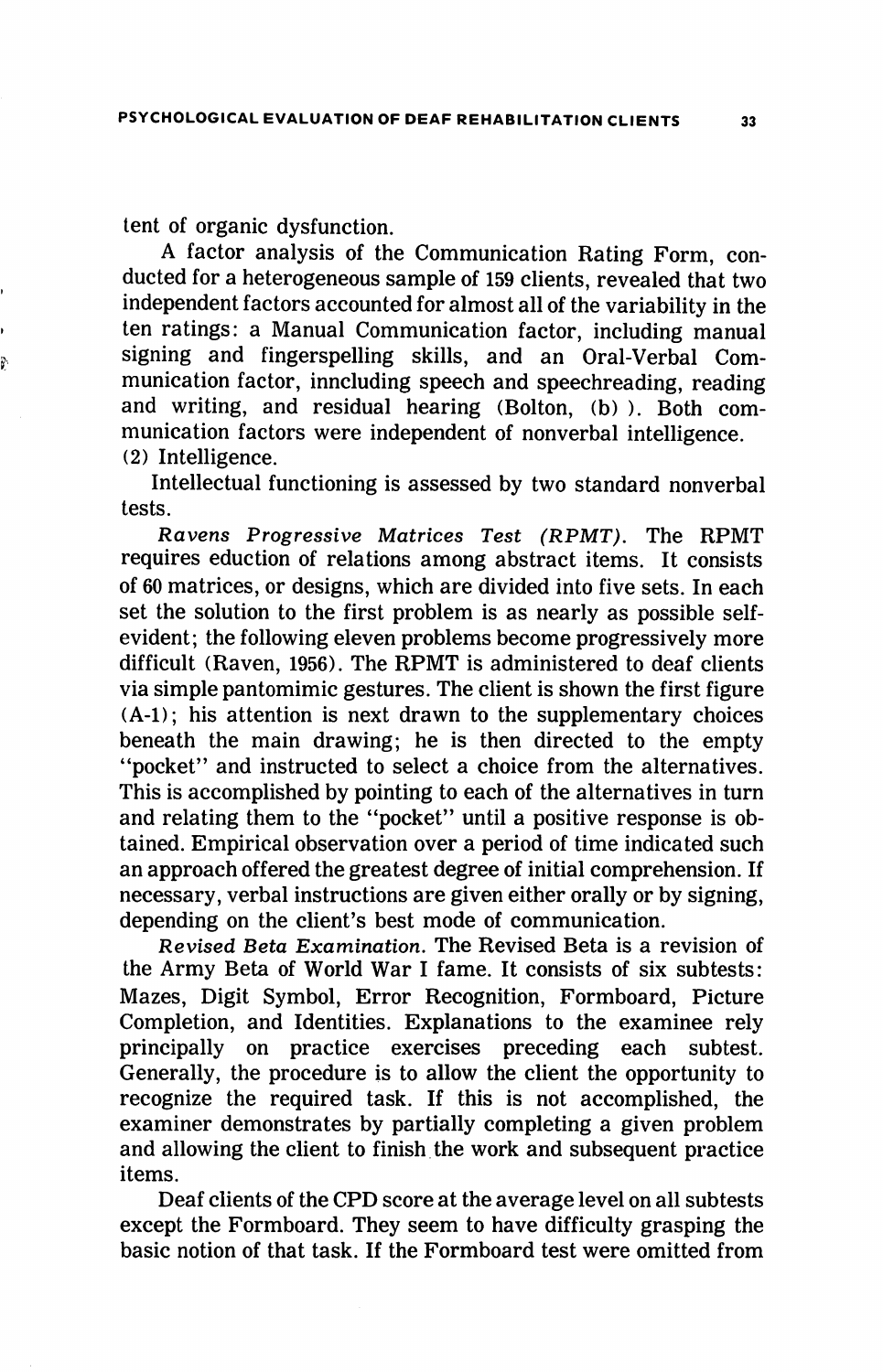the scoring of the Revised Beta, the average performance of CPD clients would exceed an IQ of 100. We would suggest the develop ment of a demonstration model for use in introducing the Formboard subtest.

The close-to-average performance on the Revised Beta is in direct contrast to the performance of CPD clients on the RPMT. The average RPMT score corresponds to the 25th percentile. The discrepancy between the performance of deaf clients on these two tests can most parsimoniously be explained by the significant motor-intellective component of the Revised Beta (see Bolton, (b) ).

(3) Other Abilities.

Revised Minnesota Paper Formboard Test (MPFB). Although the MPFB is sometimes referred to as a measure of "concrete nonverbal intelligence," it does measure abilities which are relatively independent of intelligence (Likert & Quasha, 1948). The MPFB test measures the ability to visualize and manipulate objects in space; it is similar to the Formboard subtest of the Revised Beta. Apparently the difference in format is advantageous to deaf persons because the average CPD client's performance is at the 35th per centile of industrial norms.

Administration of the MPFB is similar to that of the Ravens Progressive Matrices Test. The client is "told" via pantomime first to study carefully the task-item in each practice series. The examiner points with the left index finger at the task-item with a continual tapping motion and, at the same time, indicates possible solutions with the right index finger until the correct response is elicited. This operation is repeated on the next three items until the client demonstrates that he is capable of selecting the appropriate matching construct. This instruction parallels the test's printed instructions, but does not attempt to duplicate them since they are too sophisticated for the majority of our clients.

Purdue Pegboard. The Purdue is a standard test of manipulative dexterity (Tiffin, 1948). It contains four subtests, two of which are primarily measures of hand speed (Right Hand, Left Hand). The third test. Both Hands, is a measure of gross motor coordination. The fourth. Assembly, which requires the use of both hands in performing a sequential operation, measures finger dexterity as well as motor coordination.

The Purdue is very easily administered by simple demon stration. It thus provides an almost universally applicable measure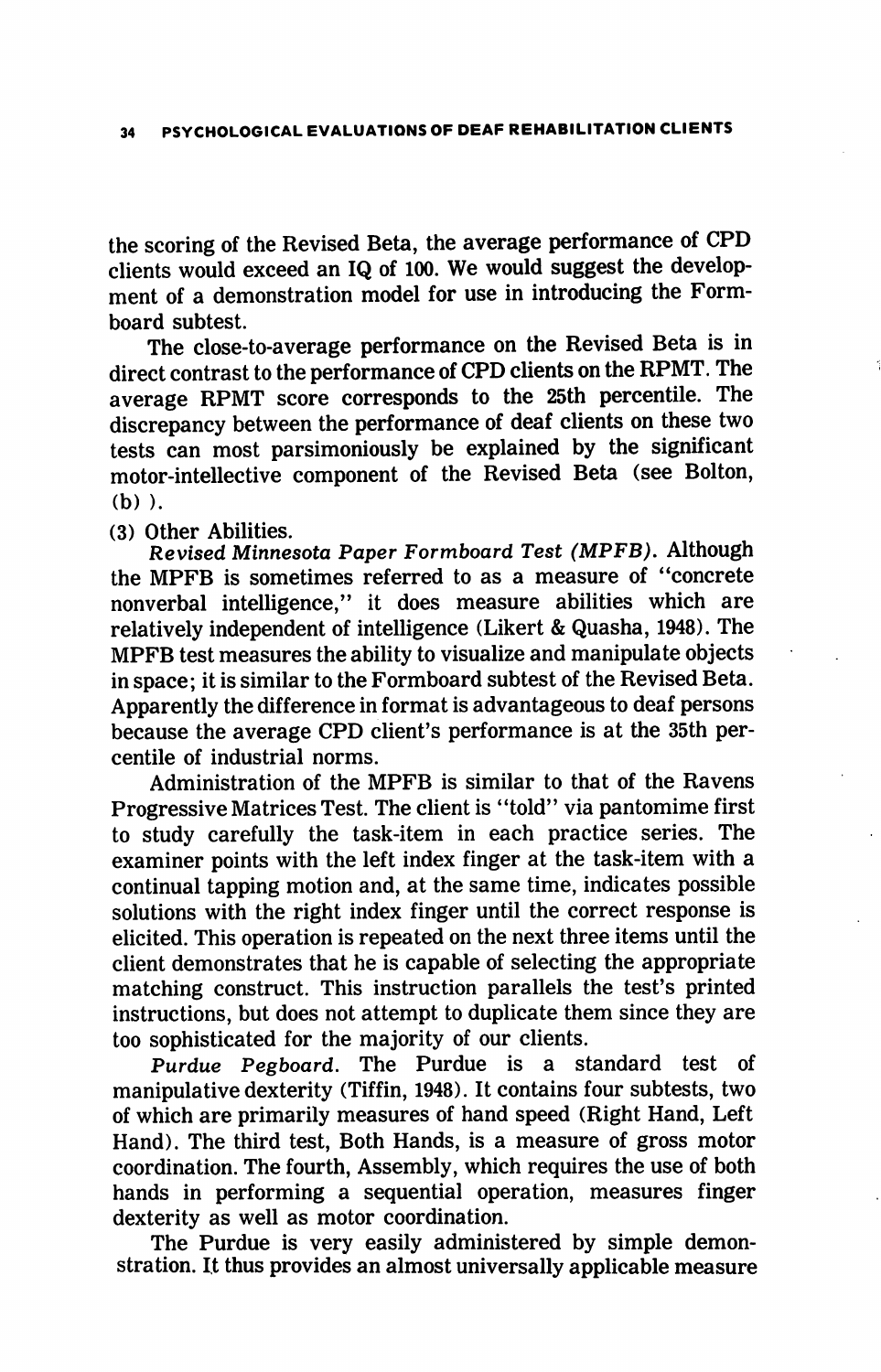of an ability which is important to successful performance on many semi-skilled jobs. For the CPD sample, the average performance for males is close to the median, while females perform at the 25th percentile on the average.

(4) Psychomotor Evaluation.

This is a judgmental evaluation of the possibility and extent of organic involvement. It is based on several sources of information. The ability of the client to reproduce accurately the Bender-Gestalt figures constitutes the examiner's primary evaluative source. Many of the etiological factors involved in hearing impairment do not restrict themselves exclusively to the auditory mechanisms. Psychomotor dysfunction is a frequent side-effect of deafness. Organicity is suspected when the client tends to be perseverative in his actions, has difficulty in organizing his thinking and output, either cannot complete work once begun or cannot find within himself the ability to correct his errors in execution, indulges in concretivity (over-simplification of a task), exhibits dissociative behavior that suggests he cannot retain a given concept for any length of time, and cannot reproduce figures which intercept. With the exception of this last, which is attributed to disturbed perception due to severe lesion in the parietal and occipital areas of the neocortex (Hutt, 1945), little information is available for the purpose of determining specific etiologies.

Judgment, therefore, must necessarily be global and tentative in the absence of clear-cut medical diagnosis. The possibility always exists, moreover, that the client's behavior may be a func tion of emotional influences, or a combination of physical and emotional problems. Findings on the Bender-Gestalt are therefore checked carefully with the results of other tests which involve motor and visual activity, such as the Purdue Pegboard and the House-Tree-Person.

(5) Personality.

Much controversy surrounds the evaluation of the "deaf per sonality." (See Mykebust, 1964; Donoghue, 1968.) Brenner and Thompson (1967) have presented a thorough discussion of projective techniques used to assess the personality of deaf adults. Two projective tests, the Bender-Gestalt and the House-Tree-Person, are used at the CPD to evaluate the social and emotional adjustment of the clients.

Bender-Gestalt. The Bender-Gestalt test (Bender, 1946) is composed of nine graphic patterns adapted from Wertheimer's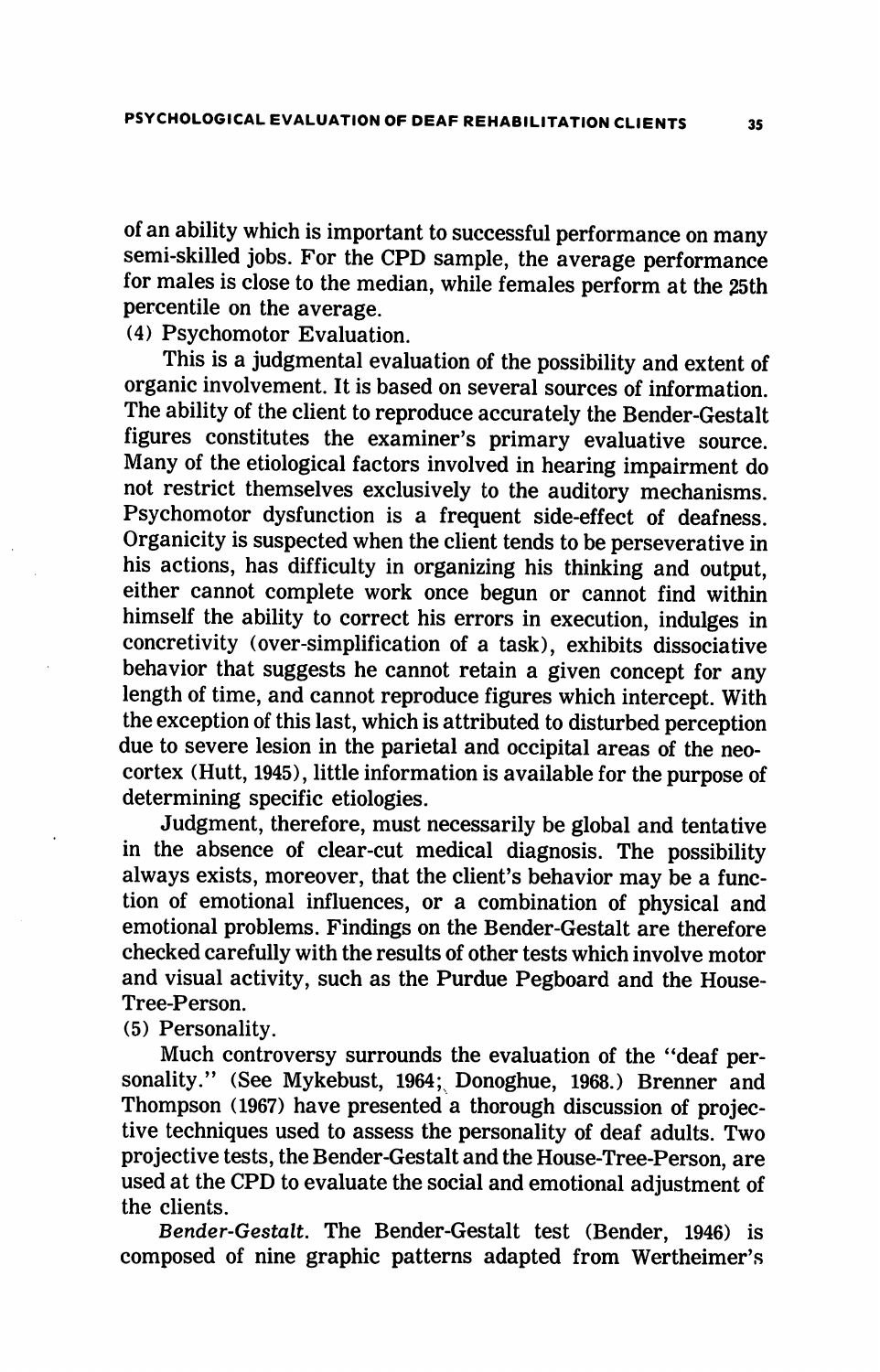(1923) original studies of molar perceptive reactions. The client is presented with each pattern in turn and is requested to duplicate it. All instruction is given in pantomime. This test is always the first to be administered, its form and composition being extremely valuable in reducing tensions and resistance to testing. Referrent material employed to assess this test is found in Bender (1938), Hutt (1945), and Weissman and Roth (1965).

House-Tree-Person. The House-Tree-Person test makes use of freehand drawings. Buck (1948) has described this test as being dual-phased in that it is non-verbal, creative, and unstructured, on the one hand, and to some extent, verbal, apperceptive, and structured, on the other. In our use of this test, emphasis is placed on its non-verbal aspects: an attempt is made to determine per sonality dynamics through an analysis of the client's production. Verbal associations are accepted but not actively solicited. As with the Bender-Gestalt, the House-Tree-Person is primarily useful in the sense that it provides an opportunity for the global assessment of the client's current emotional behavior.

(6) Vocational Interests and Work Attitudes.

Geist Picture Interest Inventory: Deaf Form: Male. The GPII is the only interest inventory designed specifically for use with deaf persons (Geist, 1962). It consists of 27 triads of vocationally relevant sketches. The client's choices of preferred activities can be com pared to the choices of defined norm groups. Unfortunately, the GPII suffers from several serious psychometric shortcomings (see Bolton, (a), for an extensive review).

Sentence Completion Test (SC). The SC test was constructed by Professor Walter S. Neff of New York University several years ago when he was chief psychologist at CJVS. The test consists of 50 itemstems, such as "My Mother..." and "Work is...," which are com pleted by the client. Fifteen of the 50 stems are work-related and are imbedded in the 35 more general stems. Because of their inadequate language ability many clients are not able to complete the SC test. Nevertheless, it has been an important instrument in the assessment of work attitudes, despite the fact that it is clinical in nature and not readily amenable to psychometric treatment. Responses indicate the client's present vocational preoccupations and also give insight into his habitual mode of responding to supervision, his attitude toward social participation, financial security, and vocational ideals and aspirations.

Semantic Differential Work Attitude Scale (SDWAS). The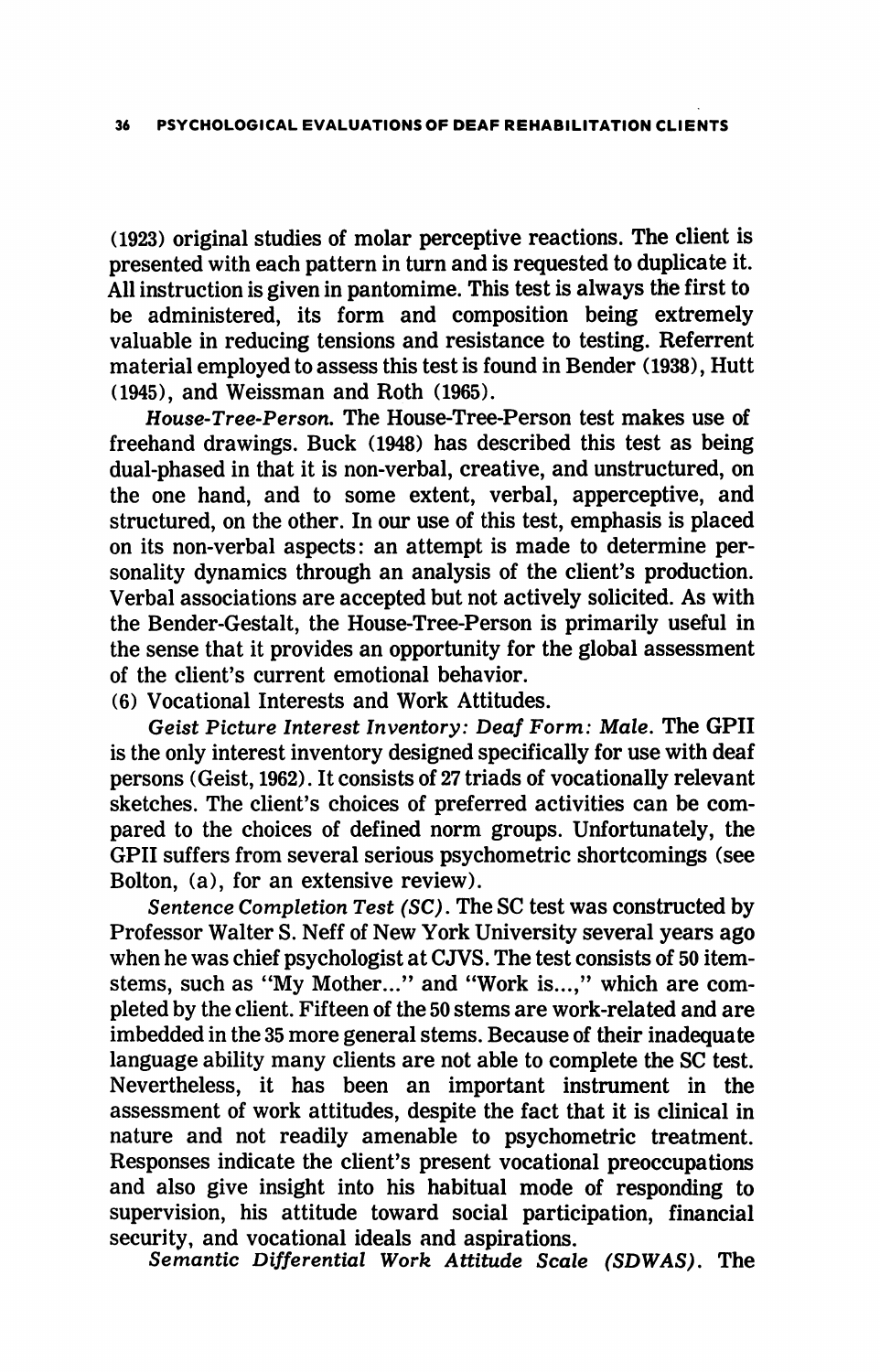SDWAS is an experimental instrument developed at the CPD (Bolton & Brown, in press). As the name indicates, the SDWAS is a direct application of Osgood's well-known semantic differential technique. Its primary advantage is its wide applicability; we estimate that it can be administered to at least 85 per cent of all deaf rehabilitation clients. This should not be surprising, considering that the basic assumption underlying the technique is that the Evaluation-Potency-Activity dimensions are innate to the human emotional response system.

For a substantial segment of the CPD clients the most depen dable information regarding vocational interests and work attitudes is informally ascertained through discussion between the psychologist and the client.

(7) Supplementary Testing.

In addition to the foregoing, certain other tests are occasionally employed to clarify ambiguous results on the battery. Among the more popular of these are: the Wechsler Adult Intelligence Scale (WAIS), the Otis-Lennon and Stanford achievement batteries, the Rorschach Psychodiagnostik, the Thematic Apperception Test, the Strong Vocational Interest Blank, the Kuder Occupational Interest Survey, the Picture Interest Inventory, the Short Employment Test, and material dealing with specific areas, such as the Meier Art Test, various aptitude tests involving the computer field, etc. Since the content in these tests is often too sophisticated for the majority of our clients, their use is restricted to that number who can definitely demonstrate the ability to take them.

In summary, the psychological evaluation methods we employ at the Community Project for the Deaf can best be described as global. The status of our average client is such that we cannot in good conscience depend completely on instruments which obviously need further study in standardization, reliability, and validity of interpretation when used with deaf clients. We do believe that the testing program described in this paper provides information about our clients which is useful in planning for a maximally effective rehabilitation program.